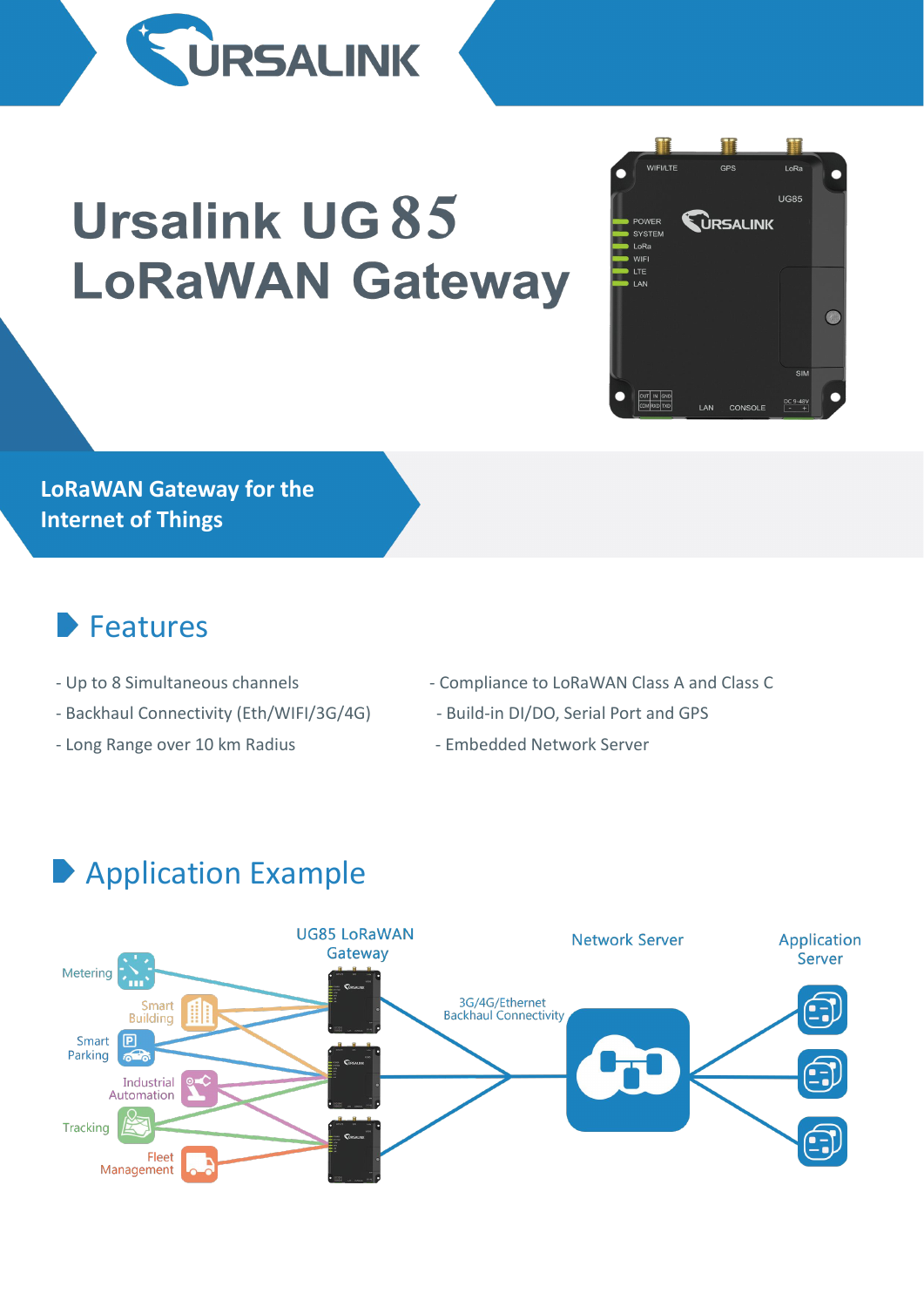## $\blacktriangleright$  Specifications

| <b>Model</b><br><b>UG85</b>                                                                     |
|-------------------------------------------------------------------------------------------------|
| <b>Hardware System</b>                                                                          |
| <b>CPU</b><br>800 MHz, 64-bit ARM Cortex-A53                                                    |
| 512 MB DDR3 RAM<br>Memory                                                                       |
| Flash<br>8 GB eMMC                                                                              |
| <b>LoRaWAN</b>                                                                                  |
| $1 \times 50 \Omega$ SMA (Center PIN: SMA Female)<br>Connector                                  |
| Channel<br>8                                                                                    |
| <b>Frequency Band</b><br>Supports EU 863-870, US 902-928, EU 433, AU 915-928, CN 470-510, IN865 |
| and KR 920-923 Band                                                                             |
| -140dBm Sensitivity @292bps<br>Sensitivity                                                      |
| 27dBm Max<br><b>Output Power</b>                                                                |
| V1.0 Class A/Class C and V1.0.2 Class A/Class C<br>Protocol                                     |
| <b>Ethernet Interface</b>                                                                       |
| $1 \times R$ J-45 (PoE PD Optional)<br>Ports                                                    |
| 10/100/1000 Base-T (IEEE 802.3)<br>Physical Layer                                               |
| 10/100/1000 Mbps (Auto-Sensing)<br>Data Rate                                                    |
| Interface<br>Auto MDI/MDIX                                                                      |
| Full or Half Duplex (Auto-Sensing)<br>Mode                                                      |
| <b>Cellular Interfaces (Optional)</b>                                                           |
| Connectors<br>$1 \times 50 \Omega$ SMA (Center PIN: SMA Female)                                 |
| <b>SIM Slots</b><br>2                                                                           |
| <b>Wi-Fi (Optional)</b>                                                                         |
| 1 × 50 Ω SMA (Center PIN: SMA Male)<br>Connectors                                               |
| <b>Standards</b><br>IEEE 802.11 b/g/n/ac                                                        |
| 802.11b: 16 dBm +/-1.5 dBm (11 Mbps)<br><b>Tx Power</b>                                         |
| 802.11g: 15 dBm +/-1.5 dBm (54 Mbps)                                                            |
| 802.11n@2.4 GHz: 14 dBm +/-1.5 dBm (MCS7)                                                       |
| 802.11n@5 GHz: 11 dBm +/-2 dBm (MCS7)                                                           |
| 802.11ac@5 GHz: 10 dBm +/-2 dBm (MCS9)                                                          |
| <b>GPS (Optional)</b>                                                                           |
| 1 × 50 Ω SMA (Center PIN: SMA Female)<br>Connectors                                             |
| Sensitivity<br>-167dBm@Tracking, -149dBm@Acquisition, -161dBm@Re-acquisition                    |
| <b>Position Accuracy</b><br>$<$ 2.5 $m$ CEP                                                     |
| Protocols<br>NMEA 0183, PMTK                                                                    |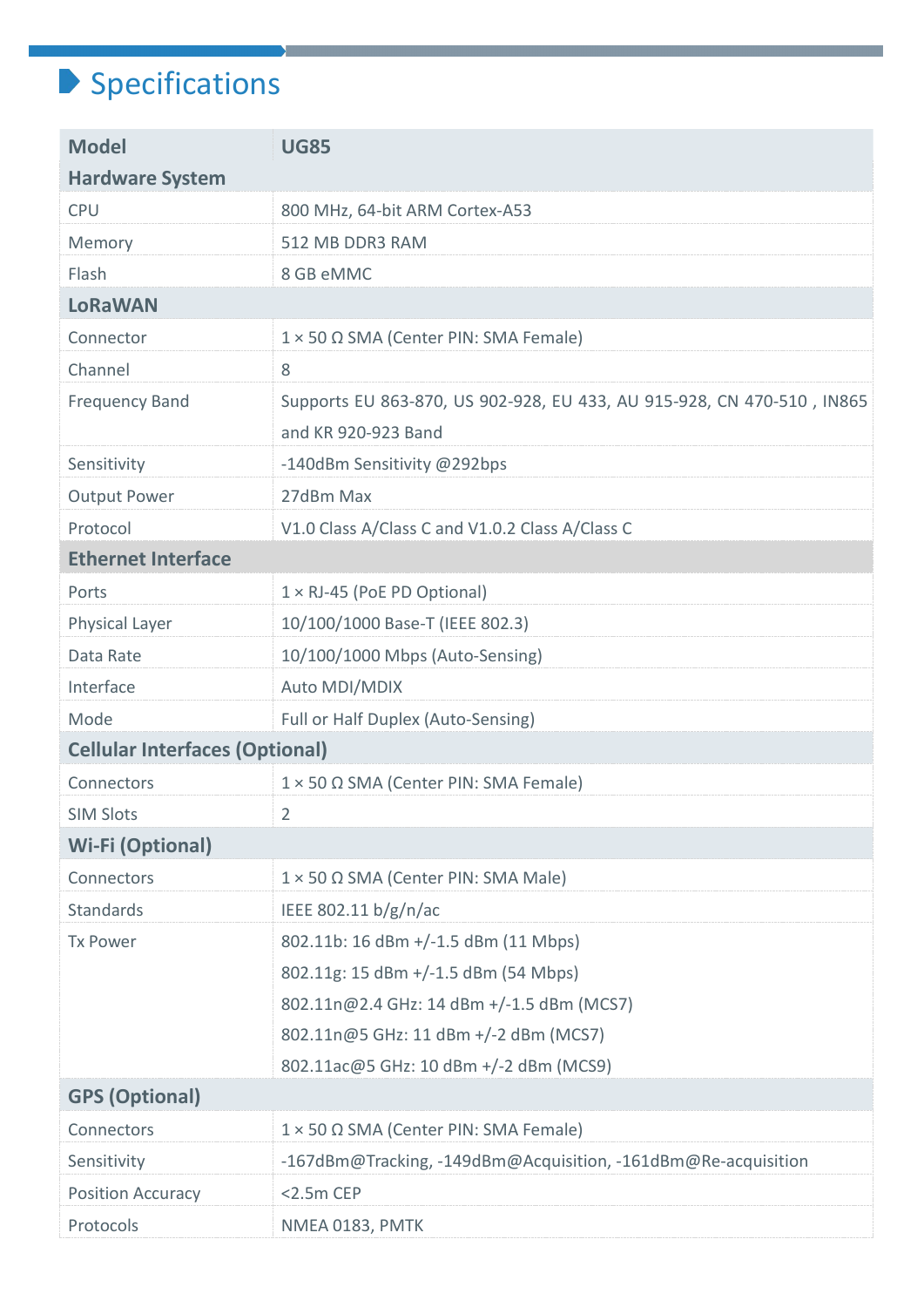| <b>Serial Interface</b>             |                                                                                                        |
|-------------------------------------|--------------------------------------------------------------------------------------------------------|
| Ports                               | $1 \times$ RS232                                                                                       |
| Connector                           | <b>Terminal Block</b>                                                                                  |
| <b>Band Rate</b>                    | 300 bps to 230400 bps                                                                                  |
| IO                                  |                                                                                                        |
| Connector                           | <b>Terminal Block</b>                                                                                  |
| Digital                             | $1 \times DI + 1 \times DO$                                                                            |
| <b>Console Interface</b>            |                                                                                                        |
| Connector                           | $1 \times R$ J45                                                                                       |
| <b>Software</b>                     |                                                                                                        |
| <b>Network Protocols</b>            | PPPOE, SNMP v1/v2c/v3, TCP, UDP, DHCP, DDNS, HTTP, HTTPS, DNS, ARP,<br>SNTP, Telnet, SSH, MQTT, etc.   |
| <b>VPN Tunnel</b>                   | OpenVPN/IPsec/PPTP/L2TP/GRE/DMVPN                                                                      |
| <b>Access Authentication</b>        | CHAP/PAP/MS-CHAP/MS-CHAPV2                                                                             |
| Firewall                            | ACL/DMZ/Port Mapping/MAC Binding/URL Filter                                                            |
| Management                          | Web, CLI, SMS, On-demand dial up, DeviceHub                                                            |
| Reliability                         | WAN Failover, Dual SIM Backup                                                                          |
| <b>Serial Port</b>                  | Transparent (TCP Client/Server, UDP), Modbus Gateway (Modbus TCP to                                    |
|                                     | Modbus RTU), Modbus Master                                                                             |
| <b>Power Supply and Consumption</b> |                                                                                                        |
| Power Input                         | 2-pin with 5.08 mm terminal block                                                                      |
|                                     | (Optional: $1 \times 802.3$ af/at PoE PD)                                                              |
| Input Voltage                       | 9-48 VDC                                                                                               |
| <b>Power Consumption</b>            | Typical 2.3 W, Max 6.5 W                                                                               |
| <b>Physical Characteristics</b>     |                                                                                                        |
| Ingress Protection                  | <b>IP30</b>                                                                                            |
| <b>Dimensions</b>                   | 108 x 90 x 26 mm                                                                                       |
| Mounting                            | Desktop, Wall or DIN Rail Mounting                                                                     |
| <b>Others</b>                       |                                                                                                        |
| <b>Reset Button</b>                 | $1 \times$ RESET                                                                                       |
| <b>LED Indicators</b>               | $1 \times$ POWER, $1 \times$ SYSTEM, $1 \times$ LoRa, $1 \times$ Wi-Fi, $1 \times$ LTE, $1 \times$ LAN |
| Built-in                            | Watchdog, RTC, Timer                                                                                   |
| <b>Environmental</b>                |                                                                                                        |
| <b>Operating Temperature</b>        | -40°C to +70°C (-40 $\rm{F}$ to +158 $\rm{F}$ ) Reduced Cellular Performance Above 60°C                |
| Storage Temperature                 | -40°C to +85°C (-40°F to +185°F)                                                                       |
| <b>Ethernet Isolation</b>           | 1.5 kV RMS                                                                                             |
| <b>Relative Humidity</b>            | 0% to 95% (non-condensing) at $25^{\circ}$ C/77 $^{\circ}$ F                                           |